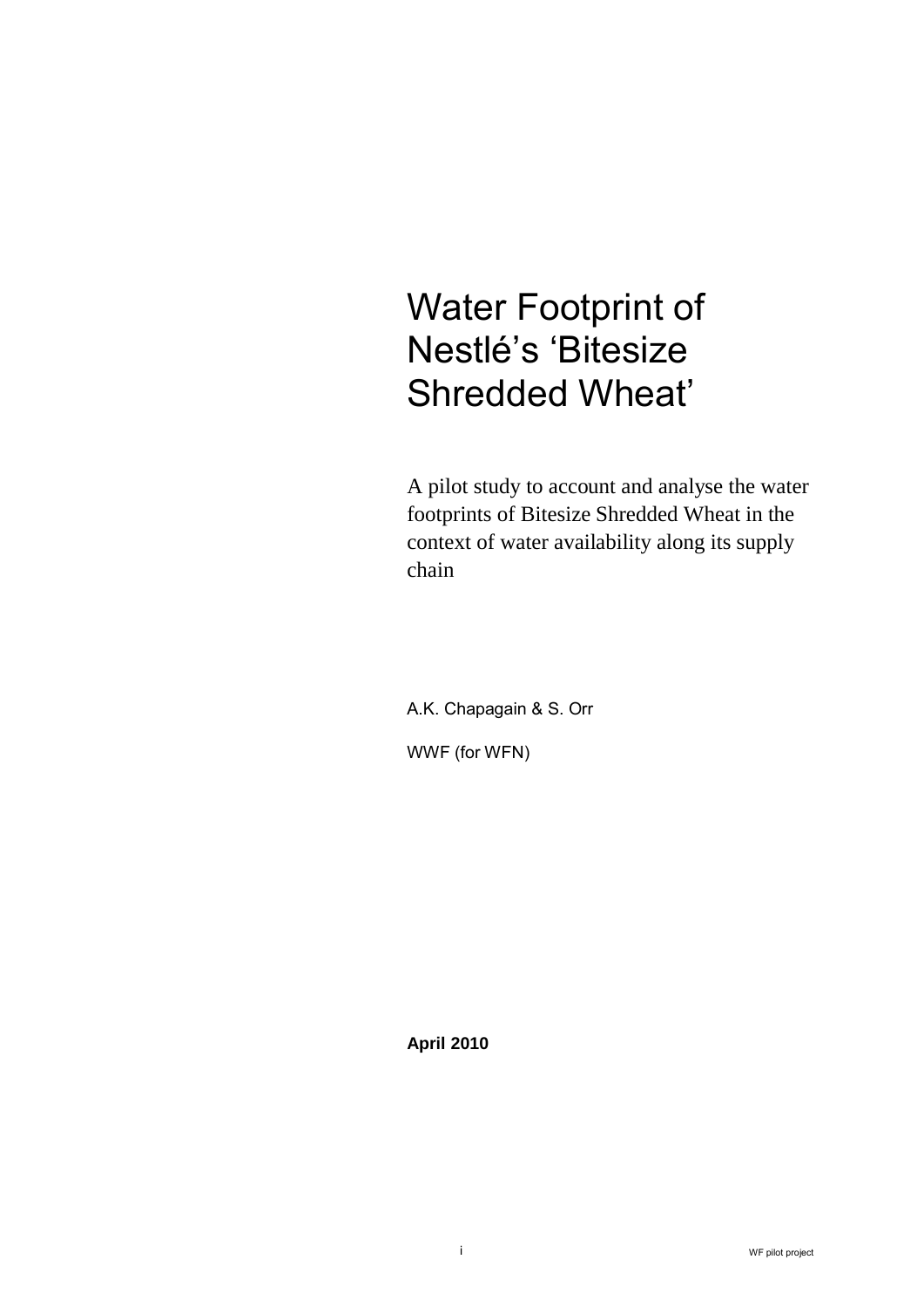# **Project timeline**

This pilot project is first proposed at a meeting of Water Footprint Working group (WFWG) held on the  $8<sup>th</sup>$  July 2008 with interest from Nestlé. The project proposal was jointly prepared by WWF-UK and University of Twente. The quotation for the project was then sent to Nestlé on the  $7<sup>th</sup>$  of August 08 by UT (University of Twente) followed by a formal contract signed by both the parties. WWF-UK agreed to lead the project and prepare the final report.

WWF-UK prepared the preliminary data acquisition sheet and sent that to the Nestlé on the  $17<sup>th</sup>$  Oct 2008 in a workshop organised at the Cereal Partners factory in the UK. The participants of this first meet were John Gavin (Quality & Regulatory Affairs Dir CPUK), John O'Callaghan (Energy Mgr CPUK), Clive Smith (SHE Mgr Stav), Marianela Jimenez (CO-SH&E), and Ashok Chapagain (WWF-UK). The visit was useful in collecting the first set of data on production of various kinds of Shredded Wheat varieties from the factory. A more detailed data set was prepared and sent by John O'Callaghan on the  $7<sup>th</sup>$  Nov 2008. John Gavin has been persistently filling any data voids during the entire calculation phase of the project.

An interim presentation of the first cut of the results was made in the WFWG's meeting hosted by SABMiller at Woking, UK on the 18<sup>th</sup> Dec 2008. The first draft report was sent to Nestlé on the 19<sup>th</sup> March 2009. John O'Callaghan and Marianela Jimenez provided refinement and clarifications on data used in the calculations in April 2009.

A second draft of the report was prepared and sent back to Nestlé and a feedback to that was sent by Marianela Jimenez on 22 July 2009. WWF-UK provided necessary materials to Marianela Jimenez for the preparation of the presentation by Nestlé at World Water Week event in Sweden held in August 2009.

A meeting has been arranged between Arjen Hoekstra (WFN) and Ashok Chapagain (WWF-UK) at Enschede to discuss and finalise the report in August 2009. Based on the outcome of the meeting and feedbacks from Nestlé, the report is finalised in April 2010.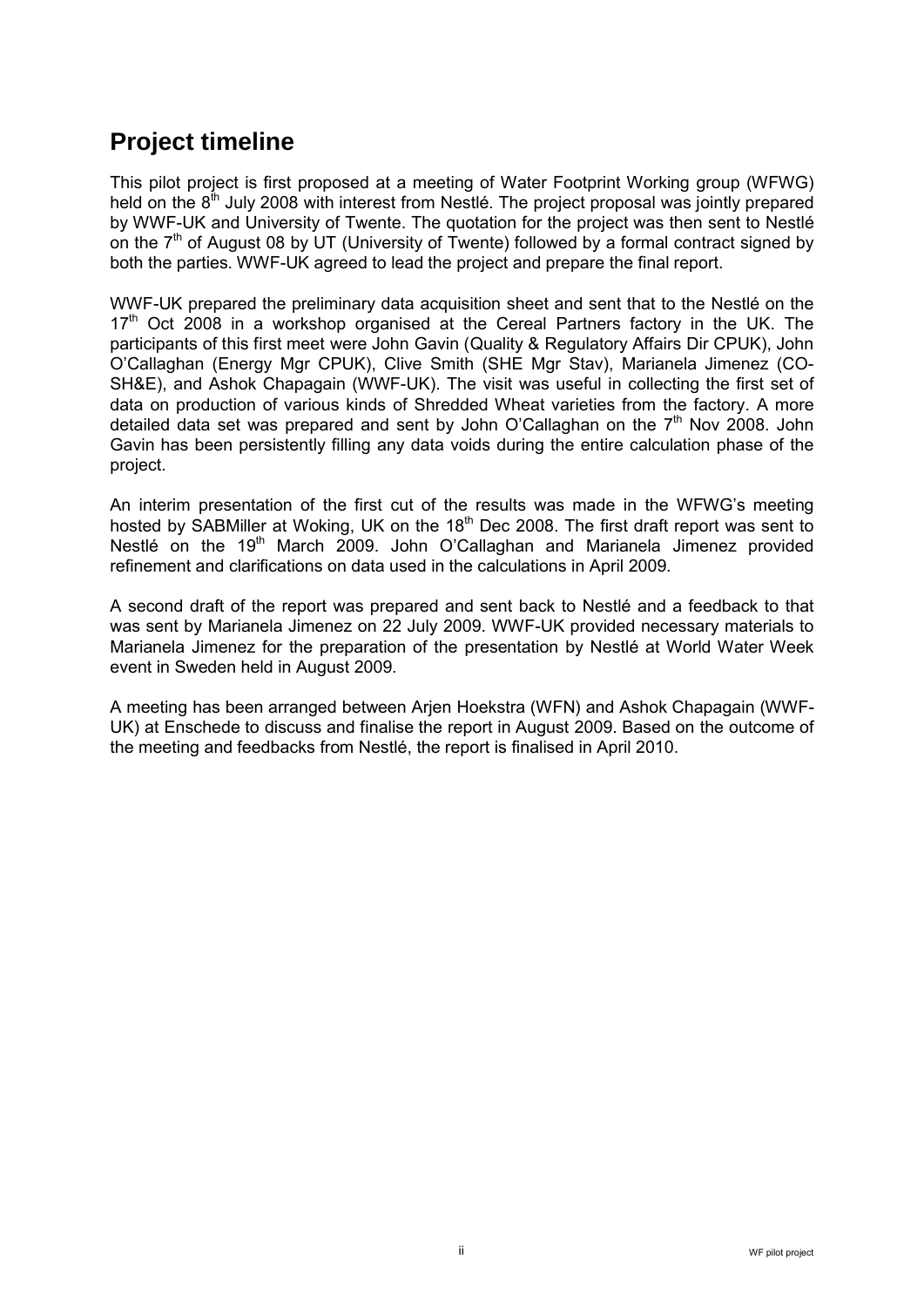# **Contents**

| 1 | Introduction |                                               |                |
|---|--------------|-----------------------------------------------|----------------|
|   | 1.1          | $\overline{2}$                                |                |
|   | 1.2          | <b>Product description</b>                    | $\overline{2}$ |
|   | 1.3          | Staverton factory                             | 3              |
| 2 | Method       |                                               | 3              |
|   | 2.1          | WF of a product along the supply chain        | 3              |
|   | 2.2          | Product tree of the Bitesize shredded wheat   | 6              |
| 3 | Data         |                                               | $\overline{7}$ |
|   | 3.1          | Crop production                               | 7              |
|   | 3.2          | Shredded wheat production                     | 8              |
|   | 3.3          | Bitesize shredded wheat consumption           | 8              |
| 4 | Result       |                                               | 8              |
|   | 4.1          | WF of crop production                         | 8              |
|   | 4.2          | WF of Bitesize shredded wheat at factory gate | 9              |
|   | 4.3          | WF of consumption of Bitesize shredded wheat  | 10             |
| 5 |              | Sustainability assessment and conclusion      | 12             |
|   |              | Acknowledgements                              | 14             |
|   | References   |                                               | 14             |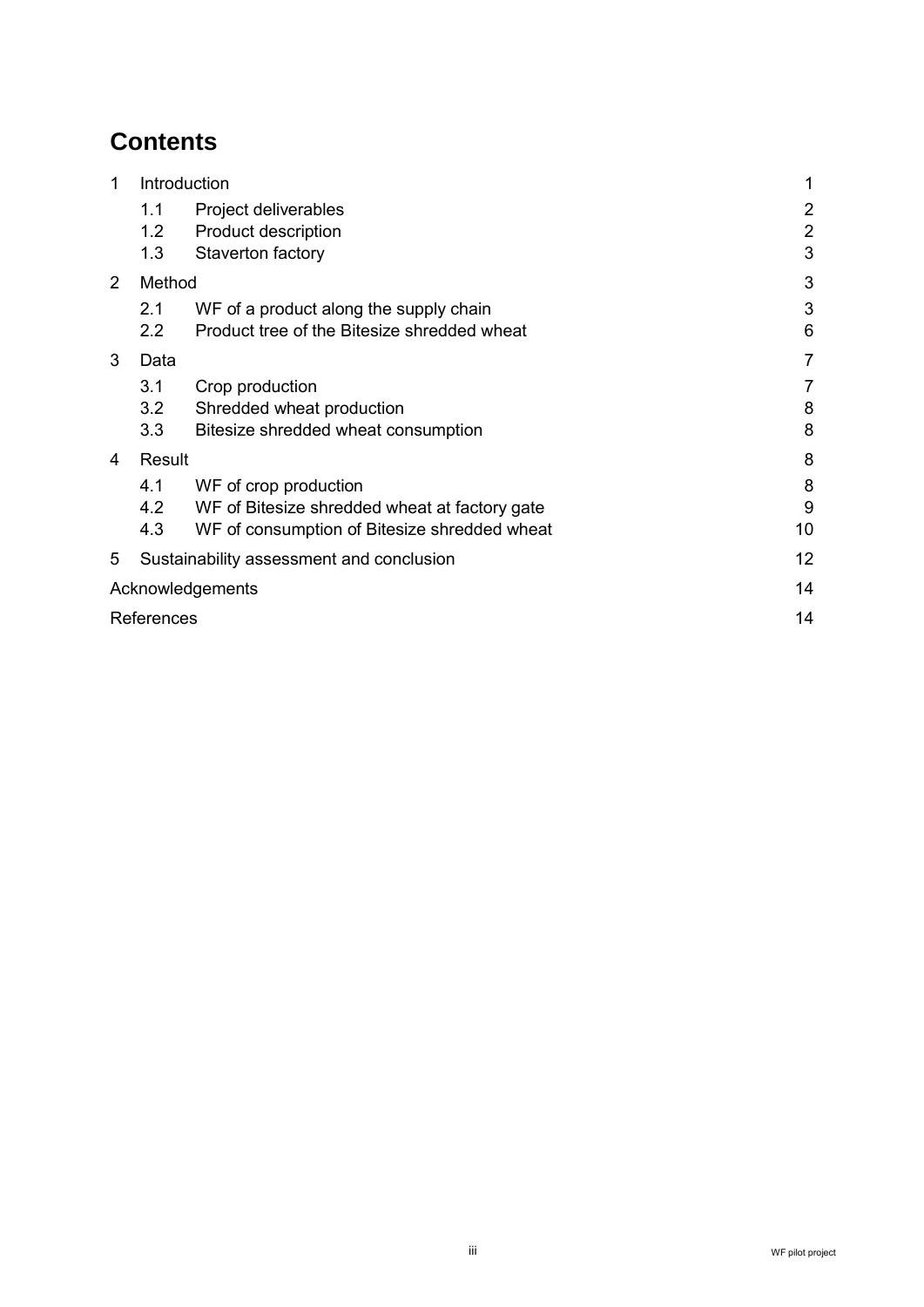# **1 Introduction**

Recent interest in Water Footprint (WF) accounting for business has led to the formation of the Water Footprint Network (WFN) in 2009. As part of Nestlé's engagement in Water initiatives, Nestlé has joined the Water Footprint Network (WFN).

As the concept and methods for accounting WF are still at the development stage, there are not yet established standards for businesses to adopt. In this context, WWF International commissioned a study on the subject to the University of Twente. With subsequent discussions in the meetings of the WFN at Zeist (2007) and Delft (2008), a report on the framework to account the WF of a business (Gerbens-Leenes and Hoekstra 2008) was published. To further the accounting methods outlined in this report along with expertise housed in the University of Twente and WWF-UK on WF accounting methods, numerous pilot projects have been suggested as a way to road-test the methods and help advance the process of establishing a WF 'Tool' for estimating water in supply chains. This study therefore contributes to methodological learning for the tool towards standards for water footprint accounting.

In this context, WWF-UK and Nestlé proposed to undertake the pilot Water footprint Assessment study. This begins with an analysis of the wheat supply chain within the UK to the Staverton factory for the production of Shredded Wheat brands. The factory and Shredded Wheat brand belongs to Cereal Partners Worldwide, a 50:50 Joint Venture between Nestlé and General Mills International. Nestlé's interest in this is to test the methodology covering all steps along the product life cycle, from suppliers to consumers, in order to develop a better knowledge on assessing the water footprint of a product, and prepare a basis to improve the product's environmental impact.

The project has two stages (Figure 1). In stage 1, volumetric assessment of the water footprint is made at three levels which are: the supply chain WF, the direct water footprint of wheat to the final Nestlé product originating from its factory, and the end-use water footprint of consumption. In stage 2: the WF is then analysed with the impacts in the corresponding locations with respect to the local hydrological characteristics.



**Figure 1. Framework for the assessment of WF of 'Bitesize Shredded Wheat' from a factory perspective.**

WWF-UK (Ashok Chapagain) and WWF-International (Stuart Orr) have undertaken this study with input and guidance from A.Y. Hoekstra (University of Twente/WFN). An active coordination with the wider work programme of the WFN has been provided by Derk Kuiper. The work is conducted with a field visit to the concerned factory in the UK with experts from Nestlé (M. Jimenez and J. Gavin). A group discussion was held among the key technical and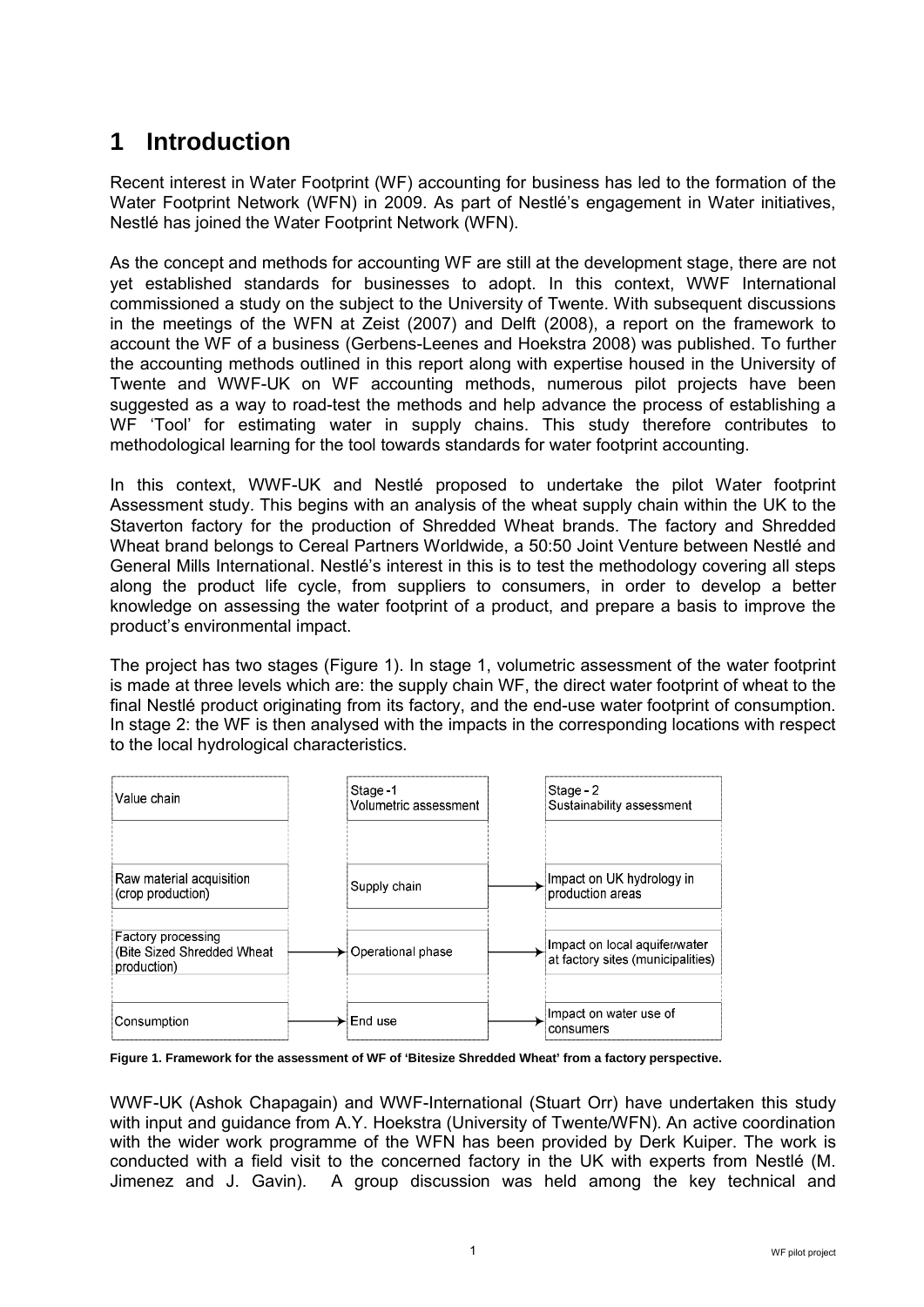management personnel at the site to understand the in-situ use of water at various production steps.

### 1.1 PROJECT DELIVERABLES

The report includes volumetric amounts, source maps, impacts study and breakdown of water content along the various stages of the supply chain and a narrative section. Once the report is finally agreed and accepted, a subsequent mode of publication and dissemination of the results will be discussed with WFN.

### 1.2 PRODUCT DESCRIPTION

The pilot is designed to estimate the water footprint of one simple product from Nestlé, Bitesize Shredded Wheat. This product is produced in a single factory in the UK located at Staverton. Nestlé has different varieties of this product (Figure 2). As the purpose of this project is to establish a practical framework on accounting methodology and impact assessment, the study focuses on 'Bitesize Shredded Wheat' as it is the simplest example among the different varieties of Shredded Wheat from Nestlé. The method can be replicated for any other varieties using product specific data for each individual product.



**Figure 2. Different varieties of Shredded Wheat and Shreddies produced in the Staverton factory**

The common ingredient for the most common varieties of Shredded Wheat brand has 3 flankers:

- 1. Bitesize Shredded Wheat ingredients (whole grain wheat = 100%)
- 2. Honey Nut Shredded Wheat ingredients (whole grain wheat = 82%, honey = 2.8%, sugar, peanuts, coconut, hazelnuts, molasses, flavouring agents)
- 3. Fruitful Shredded wheat ingredients (whole grain wheat = 73%, different dried fruit & nuts, sugar, and flavouring agents.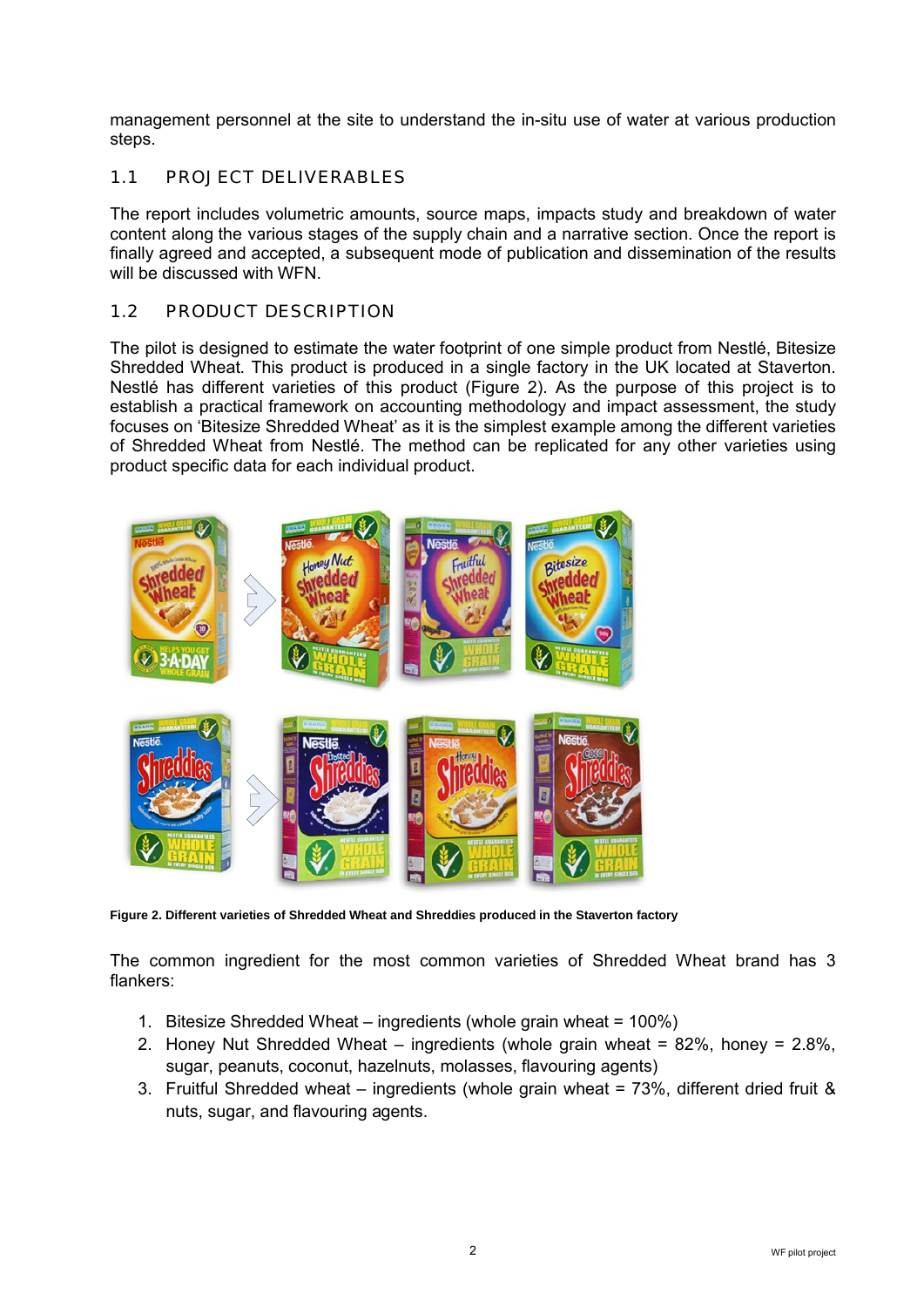### 1.3 STAVERTON FACTORY

The factory is located at Trowbridge (51° 20' 50" N 2° 12' 30" W) along the banks of river Avon near Bath (Figure 3). It is a relatively a new factory (< 10 yrs old) in a rural location with 8.5 hectares of areal coverage. It has 100% UK wheat as a main ingredient, and is a sole supplier of all Shredded products. It was formerly a shared Nestlé site.



**Figure 3. Staverton factory of Nestlé in the UK**

At full capacity, the factory is estimated to produce 21,717 tons of Shredded Wheat and 17,676 tons of Shreddies in 2008. Table 1 presents the future production estimation from the factory for the years 2008-10.

|                   | <b>Year 2008</b> | <b>Year 2009</b> | <b>Year 2010</b> |
|-------------------|------------------|------------------|------------------|
| Shredded wheat    | 8.212            | 8.554            | 8,556            |
| Shredded biscuits | 13,505           | 13.381           | 13,531           |
| Shreddies         | 17.676           | 18.740           | 18.969           |
| Total factory     | 39.393           | 40.675           | 41.056           |

### **Table 1. Estimated Shredded wheat production from the Staverton factory (tons).**

This factory sources mainly two varieties of wheat, Clare and Alchemy. The farms are located at a 50 km radius of Northants, NN6 7QA. The farmers do not irrigate their farm for wheat production. Wheat is harvested and/or dried to maintain a moisture content of <14.5% for storage. It has two heat suppliers which add approximately ~1% of water during cleaning to condition the grain, approximately 48hrs prior to the cooking stage at Staverton. The factory is located at 180 km away from the collection hub at Northants. Staverton receives its water supply from Wessex Water Ltd from 2 reservoir feeds with a separate water meter with submeters for different units. These are read manually. Effluent from the factory goes to a local treatment works run by Wessex Water and nothing is discharged to the nearby river. The plant has an agreement with Wessex Water to treat the waste based on the volume of polluted return flows from the factory.

### **2 Method**

### 2.1 WF OF A PRODUCT ALONG THE SUPPLY CHAIN

The total water footprint (WF) of a product/supplier is made up of two components; the direct WF and indirect WF. The direct WF of a supplier is calculated as the sum of volume of water either evaporated or polluted at the point of operation. The indirect WF is equal to the sum of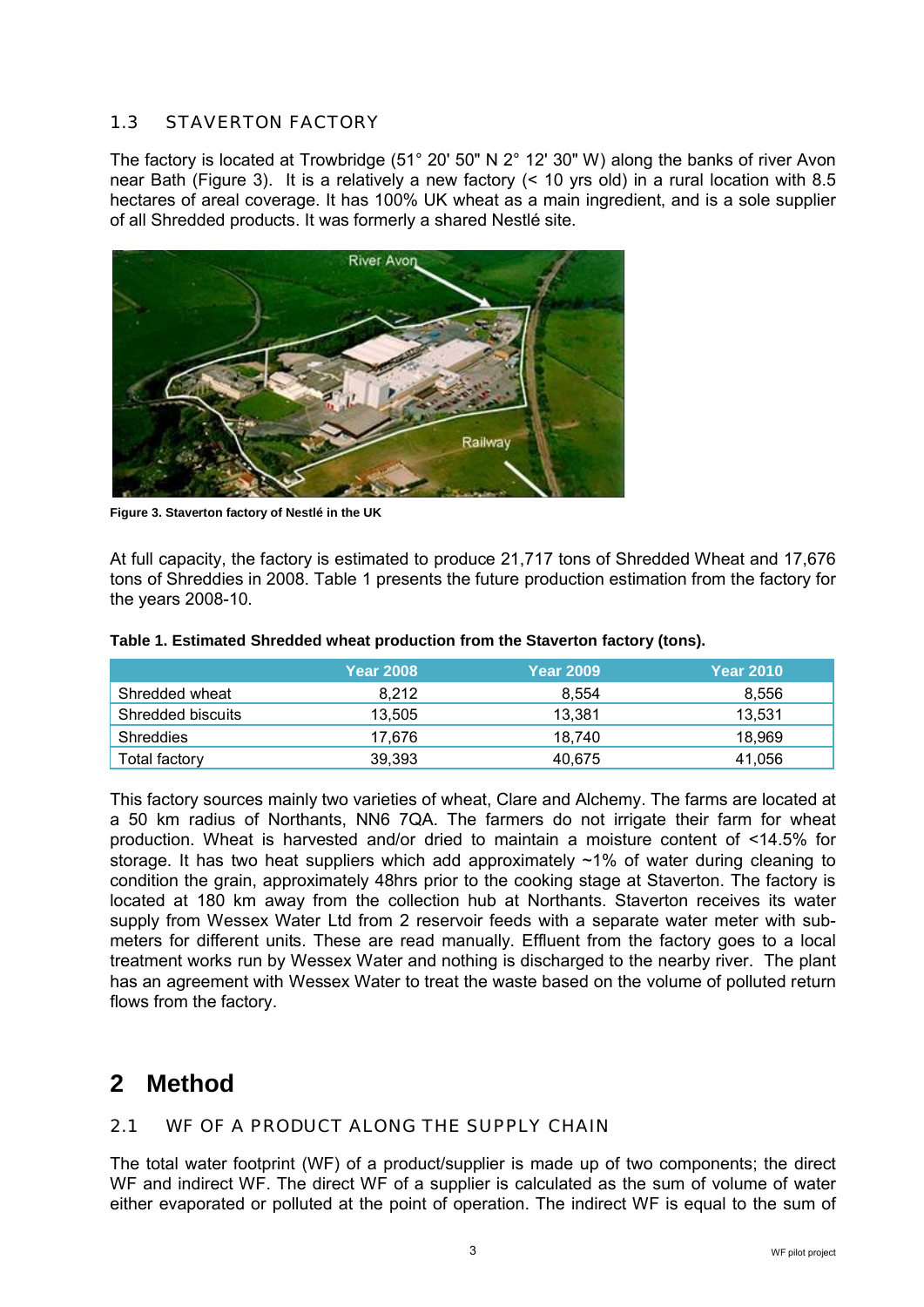total WFs of the predecessor suppliers in the product supply chain. The schematic to calculate the total WF of a supplier is presented in Figure 4.

$$
WF[i] = WF_d[i] + WF_{sc}[i]
$$

where *WF* [ *i* ] is the total water footprint of supplier *i*, *WF<sub>d</sub>* [ *i* ] is the direct water footprint of the supplier *i*, and *WFsc* [*i*] is the indirect water footprint of the supplier *i.*

The indirect water footprint of the supplier *i, WF<sub>sc</sub>* [*i*], is equal to the total water footprint of its immediate supplier *WF* [ *i-1* ] . The direct water footprint of the supplier *i* for product *m* from its operation,  $WF_d$  [ *i,m* ] is calculated as:

$$
WF_{d}[i,m] = \frac{WU[i,m]}{Q[i,m]} \times \frac{v_{f}[i,m]}{p_{f}[i,m]}
$$
  
\n
$$
= \frac{\{Water\ evaporated[i,m] + Water\ polluted[i,m]\}}{Q[i,m]} \times \frac{v_{f}[i,m]}{p_{f}[i,m]}
$$
  
\n
$$
= \frac{\{Water\ evaporated_{blue}[i,m] + Water\ evaporated_{green}[i,m] + Water\ polluted[i,m]\}}{Q[i,m]} \times \frac{v_{f}[i,m]}{p_{f}[i,m]}
$$
  
\n
$$
= \left\{ \frac{BWevaporated}{Q[i,m]} \times \frac{v_{f}[i,m]}{p_{f}[i,m]} \right\} + \left\{ \frac{GWevaporated}{Q[i,m]} \times \frac{v_{f}[i,m]}{p_{f}[i,m]} \right\} + \left\{ \frac{Water\ polluted}{Q[i,m]} \times \frac{v_{f}[i,m]}{p_{f}[i,m]} \right\}
$$

$$
= WF_{blue}[i,m] + WF_{green}[i,m] + WF_{grey}[i,m]
$$

where WF  $[i,m]$ , expressed in m<sup>3</sup>/ton, is the water footprint of output *m* and *Q*  $[i,m]$  is the quantity of the product *m* in ton produced from the supplier *i.* The WF [*i,m*] is calculated based on the method given in Chapagain and Hoekstra (2008). *WU [i,m]* is the volume of water use in the operation of the supplier which is made up of the volume of water evaporated and equivalent volume of water polluted. The volume of water evaporated is further separated into two based on the source of water use, blue (*BWevaporated,* evaporation from the use of surface and ground water) and green (*GWevaporated,* evaporation from the use of rain water).

The  $p_f$  [i,*m*] is the product fraction (dimensionless) and  $v_f$  [i,*m*] is the value fraction (dimensionless) of the product m and are calculated using the methods presented in Chapagain and Hoekstra (2008). Thus, the WF of each product is composed of three separate WFs, namely blue WF*blue*), green (WF*green*) and grey (WF*grey*). The volume of water polluted is estimated based on agreed water quality standards in the recipient water bodies and the pollution load in the return flows from the factory (Hoekstra and Chapagain 2008; Chapagain and Orr 2009). The total volume of water evaporated in the stage of crop growth is calculated using the maximum daily crop water requirement and the available effective rainfall calculated using the model CROPWAT (FAO 1992). Using the outcomes of the CROPWAT, the volume of blue and green water evaporated are separated following the methodology presented in Chapagain and Orr (2009). The various steps involved in the calculation of the WF of a business is recently published in the form of a manual by the WFN (Hoekstra, Chapagain et al.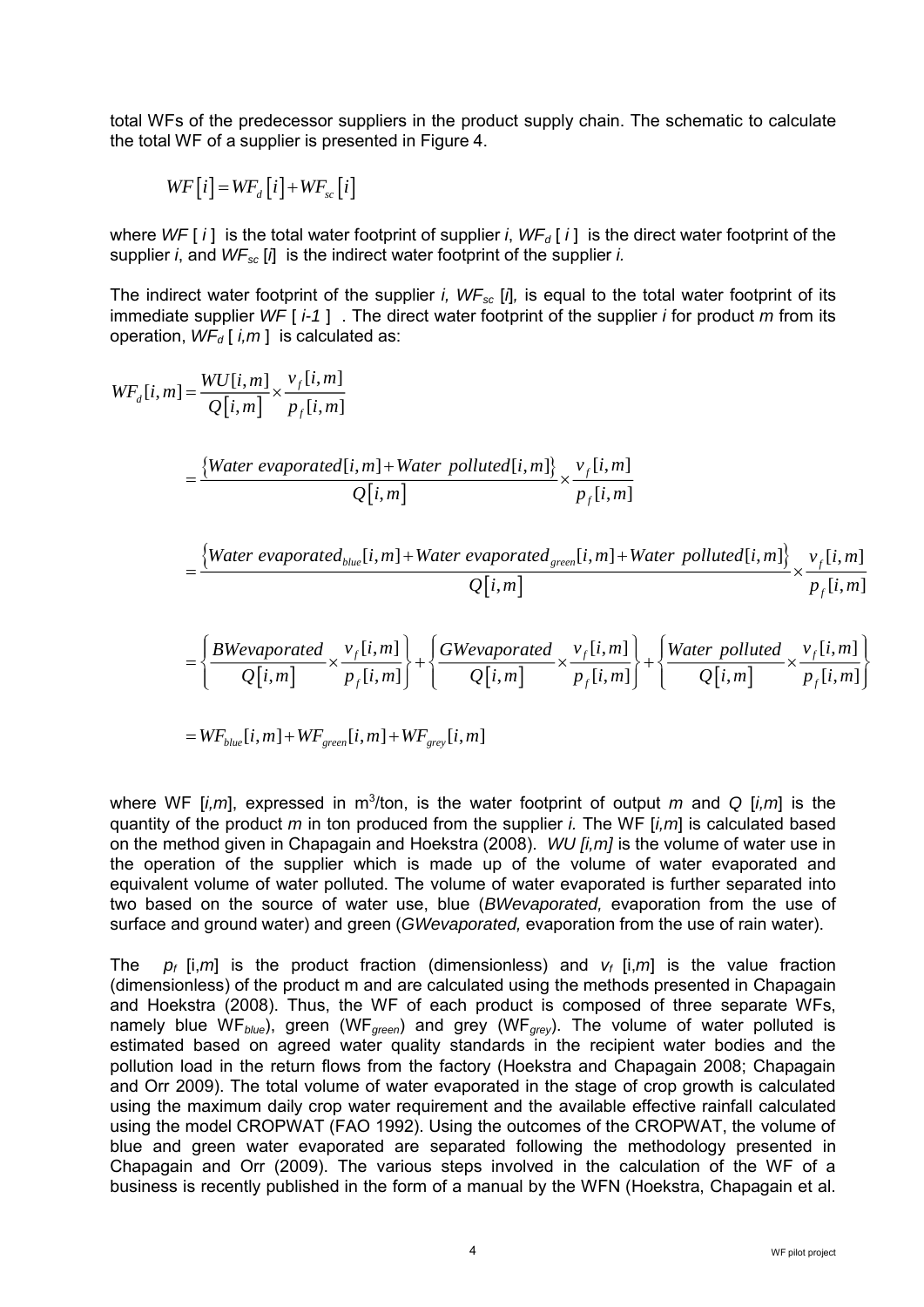2009). Figure 4 presents a detailed schematic for the calculation of a WF along the supply chain.



**Figure 4. Layers of calculating WF of different actors along the product supply chain.**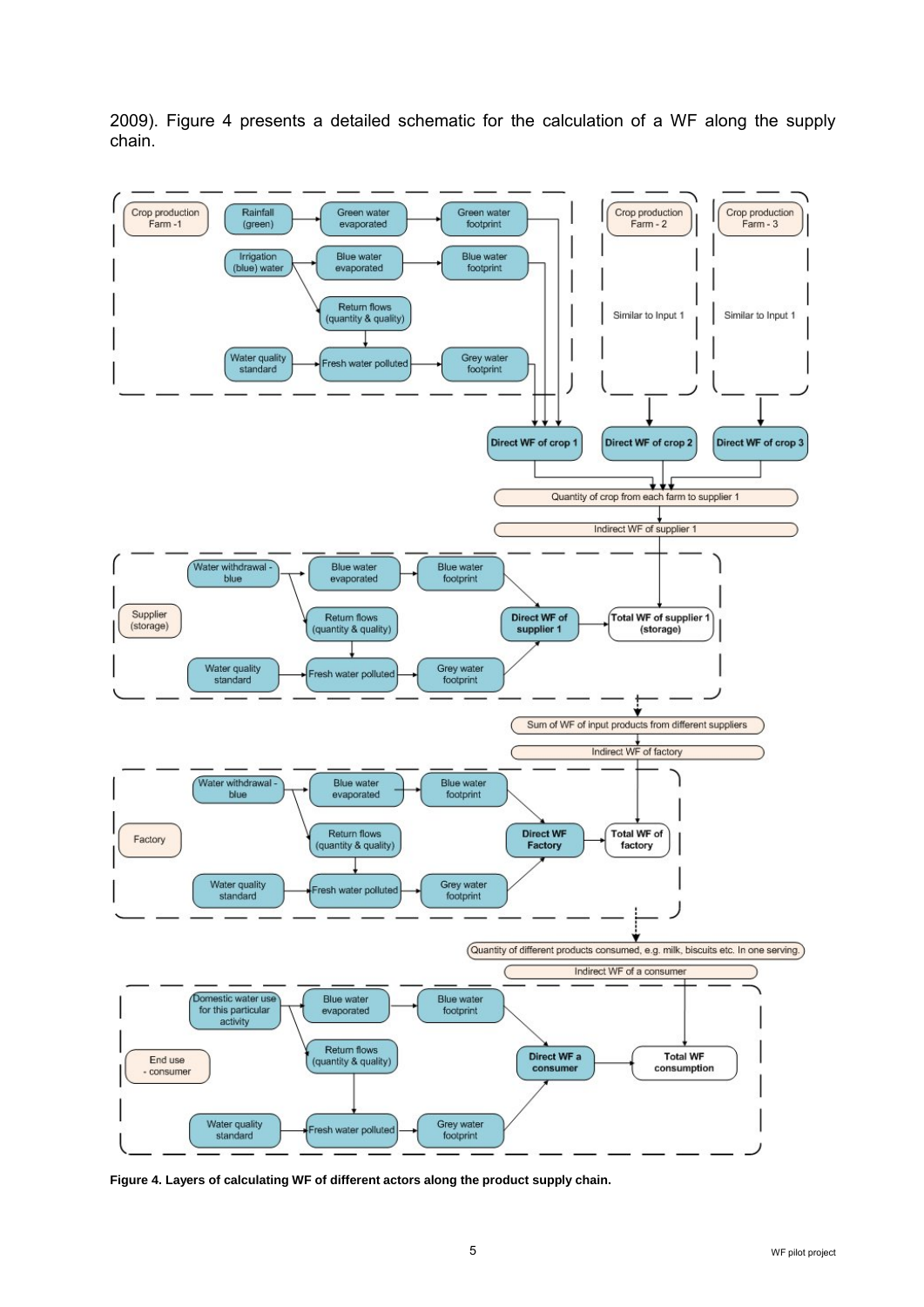A simplified supply chain of Bitesize Shredded Wheat from Nestlé's Staverton factory is presented in Figure 5.



**Figure 5. Simplified supply chain of Shredded Wheat.**

### 2.2 PRODUCT TREE OF THE BITESIZE SHREDDED WHEAT

If a supplier has more than one output product, the total WF of the supplier should be attributed to each product in a rational way such that there is no double counting of WFs. The distribution of a WF among different output products is made on the concept of product fraction and value fraction. Chapagain and Hoekstra (2003) first introduced this concept to estimate the virtual water content (volume of water used per unit of a product) of processed products. Later on, the concept is embedded in the methodological frame work of estimating virtual water content of any processed products (Chapagain, Hoekstra et al. 2006; Chapagain and Hoekstra 2007; Hoekstra and Chapagain 2008; Chapagain and Orr 2009).

For this purpose, the different stages of production are hierarchically presented in a product tree (Figure 6). A product tree has product fraction (ratio of the weight of the individual output products to the weight of the input product) and value fraction (ratio of the market value of individual output product to the total market value of all the output products combined) at each stage of production. For example, after stage of 'Storage', the only change is moisture content, thus the value fraction is 1.0, whereas the only the product fraction changes. For a detailed explanation of product fraction and value fraction please refer Hoekstra et al (2009).



**Figure 6. Product tree of Bitesize Shredded Wheat.**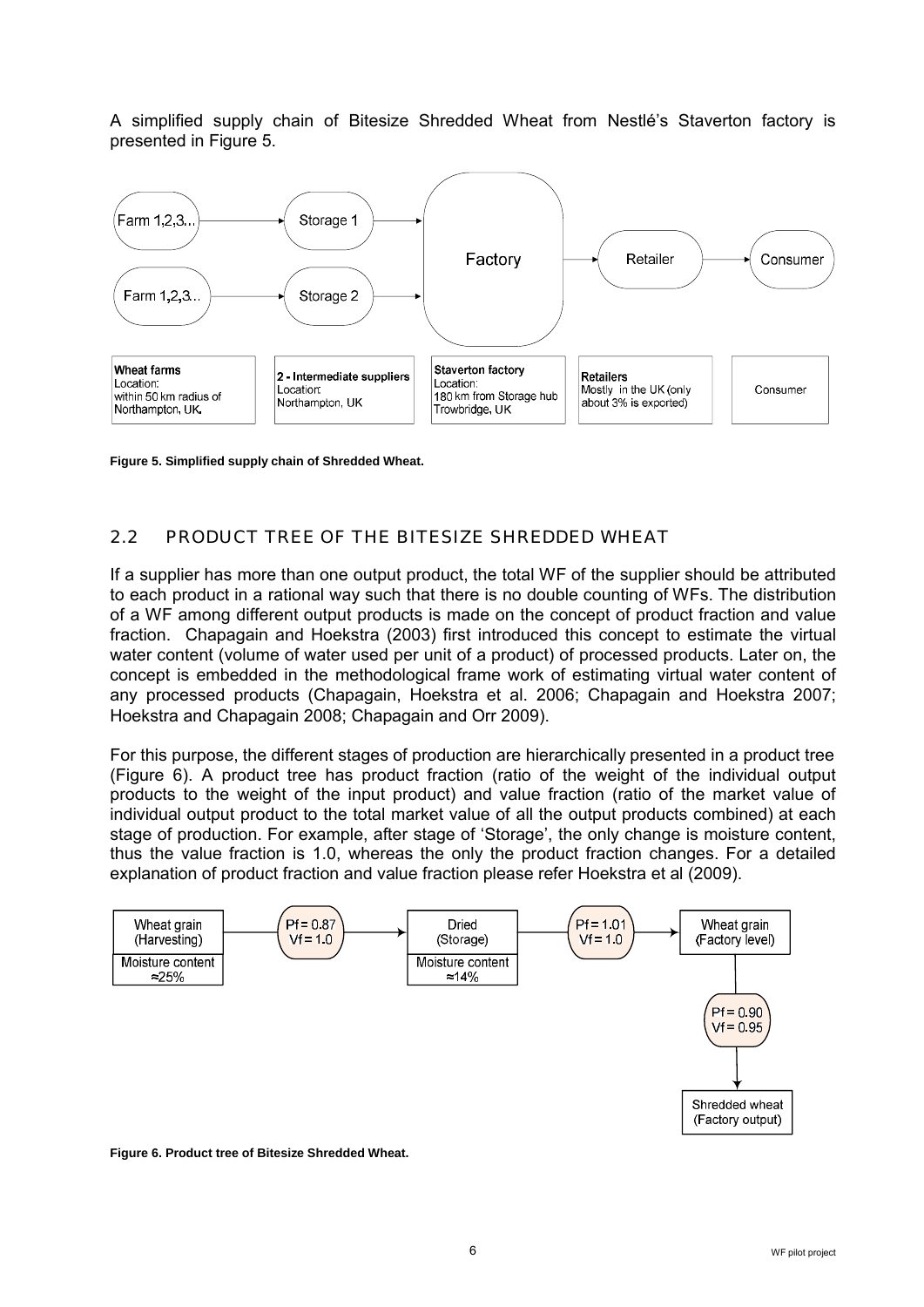# **3 Data**

The various sets of data used in this analysis can be broadly grouped into three different levels. These are 'Farm level (crop production)', 'Factory level (storage and factory)', and 'end use level (consumer)'. The different data used in each group is discussed in the following sections. In the absence of data, a reasonable assumption is made based on existing literature and expert opinion. It is taken care that any such assumptions do not undermine the usefulness of the result.

### 3.1 CROP PRODUCTION

Three sets of data have been compiled at farm level as detailed in the following paragraphs. The wheat used in the factory is entirely grown in the UK around 50 km radius of Northants (Longitude =  $52^{\circ}$  18' N, Longitude =  $1^{\circ}$  5' W).

The total quantity of wheat import per farm is back calculated from Staverton import data provided by Nestlé. The crop yield (ton per hectare), crop length, crop parameters are collected from field data from Nestlé and FAO (Allen, Pereira et al. 1998). The fertiliser use data at farm level is gathered and supplied by Nestlé field offices. As the pesticide use in winter wheat in the UK is nominal (FAO and Defra), and there is no data readily available on the type and quantity of any pesticide and insecticide used in the farm, it is neglected in quantifying the WF of crop production. There is no irrigation water used (source: Nestlé) in the crop fields. The climate data for the regions where wheat is sourced from is collected from FAOCLIM (FAO 2001).

More than 95% of the wheat used by Nestlé is winter wheat of varieties: Clare, Alchemy, Consort and Riband. According to the BSFP (British Survey of Fertiliser Practice), 98% of the crop area received nitrogen dressing for winter wheat in the UK during 2007 (Thomas 2008). The total fertiliser application rates for N,  $P_2O_5$  and K<sub>2</sub>0 were, 190, 31 and 39 kg/ha respectively. The efficiency of use of nitrogen fertiliser by winter wheat and winter barley varies depending on the soil type. For light sand soils the efficiency is 70%, whereas for medium, clay, silty, organic and peaty soils, it is 60%. For shallow soils over chalk and limestone it is only 55% (The Stationary Office 2000). Hence, there is inevitably some fertiliser leaching into the local surface water sources. For this study, we have assumed a 60% recovery of inorganic nitrogen and 100% recovery for organic nitrogen fertiliser. However, as there is very little organic manure applied to the field, the nitrogen applied is assumed to be 100% inorganic. Out of the total loss, we have assumed a nitrate-nitrogen loss as leachate as only 10%. Though there can possibly be at least 2-3 crops in rotation in the same field in a year, we have attributed only half of the total fertiliser application to the winter wheat and consequently only half of the total leachate to the wheat production.

Nitrate-nitrogen is highly mobile in the soil and will be lost with any drainage water. We have calculated the grey water footprint of wheat farming based on the methodology presented by Chapagain et al (2006). Nitrate in human diets was thought to be a contributory factor to methaemoglobinaemia in infants and to gastric cancer (Richards 2007). The 'Drinking Water Directive' (80/778/EEC) of 1980 set a limit of 50 mg nitrate/litre in drinking water and this limit was extended to water sources in the 'Nitrates Directive' (91/676/EC) of 1991. Since 1980, the association between nitrate concentration in water and human health has been largely dismissed, at least in Europe, but the limits remain (Richards 2007). Hence, we have used this limit as the standard to estimate the volume of water necessary to dilute the leachate (polluted return flows) to the drinking water standards.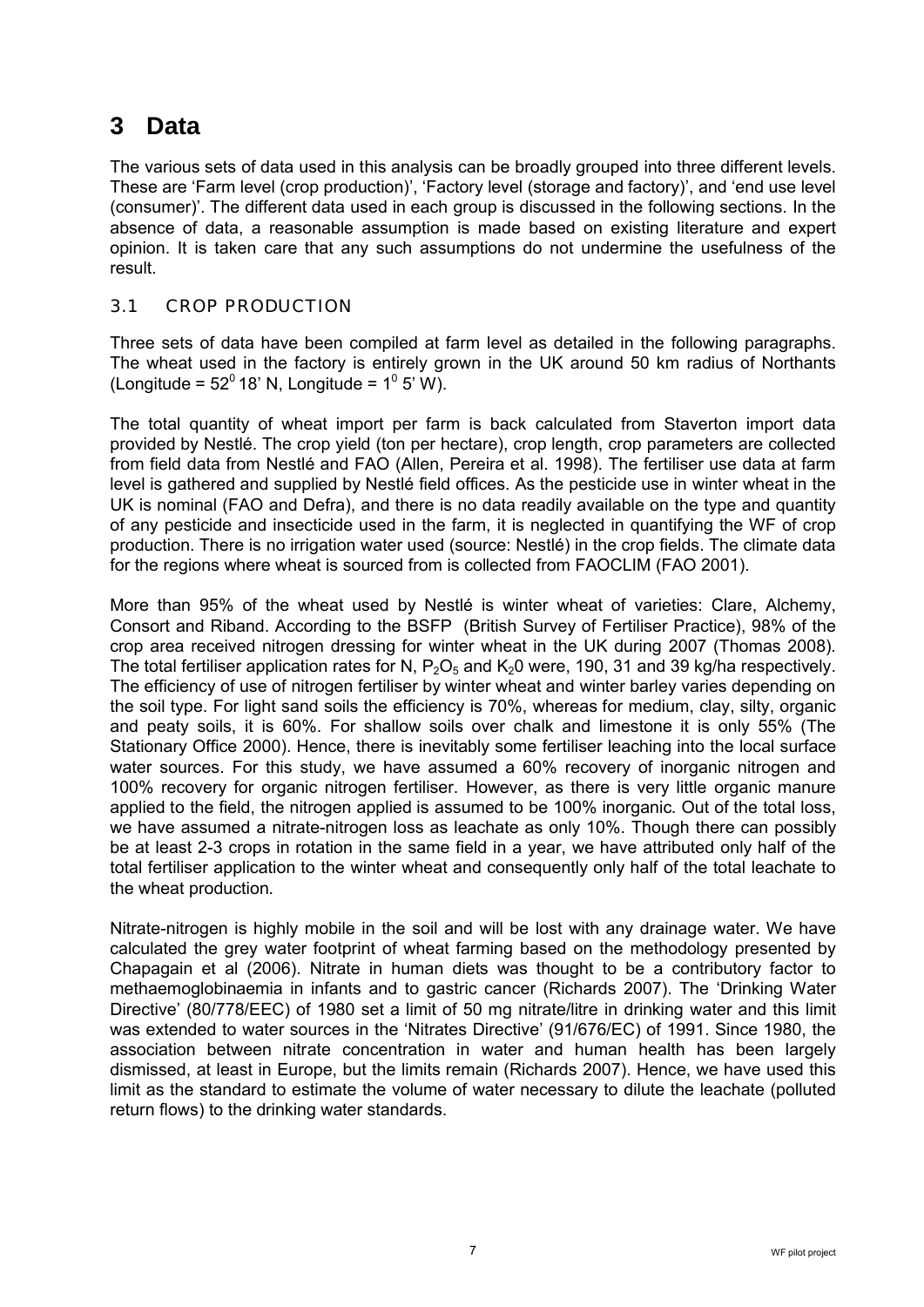### 3.2 SHREDDED WHEAT PRODUCTION

There is an intermediate storage before the wheat grain reaches the factory. There is negligible amount of water used in this storage and there is no pollution released to fresh water bodies at storage level.

At the factory level, all the relevant data are collected from the factory inventory by Nestlé e.g. wheat entering the system (ton/yr), Bitesize Shredded Wheat produced (ton), wastage of wheat (in % or in ton), water used in the factory  $(m^3)$ , and waste water discharged (quantity and quality). There is no immediately available data on the supply chain of the packaging material and other water intensive products used in the factory for these products.

### 3.3 BITESIZE SHREDDED WHEAT CONSUMPTION

Normally, once the product is dispatched from the factory, it reaches the shelves of the retailer and then ultimately to the consumer. One might like to refine the total water footprint of the product that finally reaches the hands of a consumer by adding the direct water footprints incurred at the retailer level. However this is a relatively small amount and very complex to estimate as a retailer might have thousands of products in store that varies both in time and quantity. Therefore we have omitted this phase in the pilot.

A further additional water footprint is created when the product reaches the consumer, in the process of consumption and waste disposal. Based on a Life-Cycle Analysis (LCA) approach, one can estimate the end use WF of the product. As this is very complex and invites rather complex boundary issues, we have not done a complete estimation of the end use WF. However, as Nestlé has recommended that consumers take the Bitesize Shredded Wheat with milk in a certain combination for a variety of reasons, we have included this at the end use WF estimation. Nestlé recommends using 125 ml of low fat milk per 2 biscuits of Shredded Wheat at 21.5 gram of each. We have used the same recommendation for 43gm of Bitesize Shredded Wheat consumption.

Though one can imagine that a variety of other sources of water use can be attributed to this consumption such as:

- What are the other ingredients needed, for a different composition that might be suggested by Nestlé?
- What percentage of the daily water use can be attributed to this individual consumption? Is cleaning of utensils an additional burden or not?

In the absence of the detailed data at this level, we have not included all these actions in estimating the end use WF of the Bitesize Shredded Wheat. As it is almost impossible for a factory to trace out the source of other ingredients that a consumer buys, it is suggested to use the national average water footprint ( $m^3$ /ton) of these ingredients in the UK from Chapagain and Hoekstra (Chapagain and Hoekstra 2004). However, this national average should be calculated based on the weighted production inside the UK and the imported volume of products with their respective virtual water contents at the producing countries (Hoekstra, Chapagain et al. 2009).

### **4 Result**

### 4.1 WF OF CROP PRODUCTION

The crop water requirement of wheat is 397 mm/season in the farms where Nestlé sources its wheat from for the Staverton factory production. The effective rainfall used by the crop is 184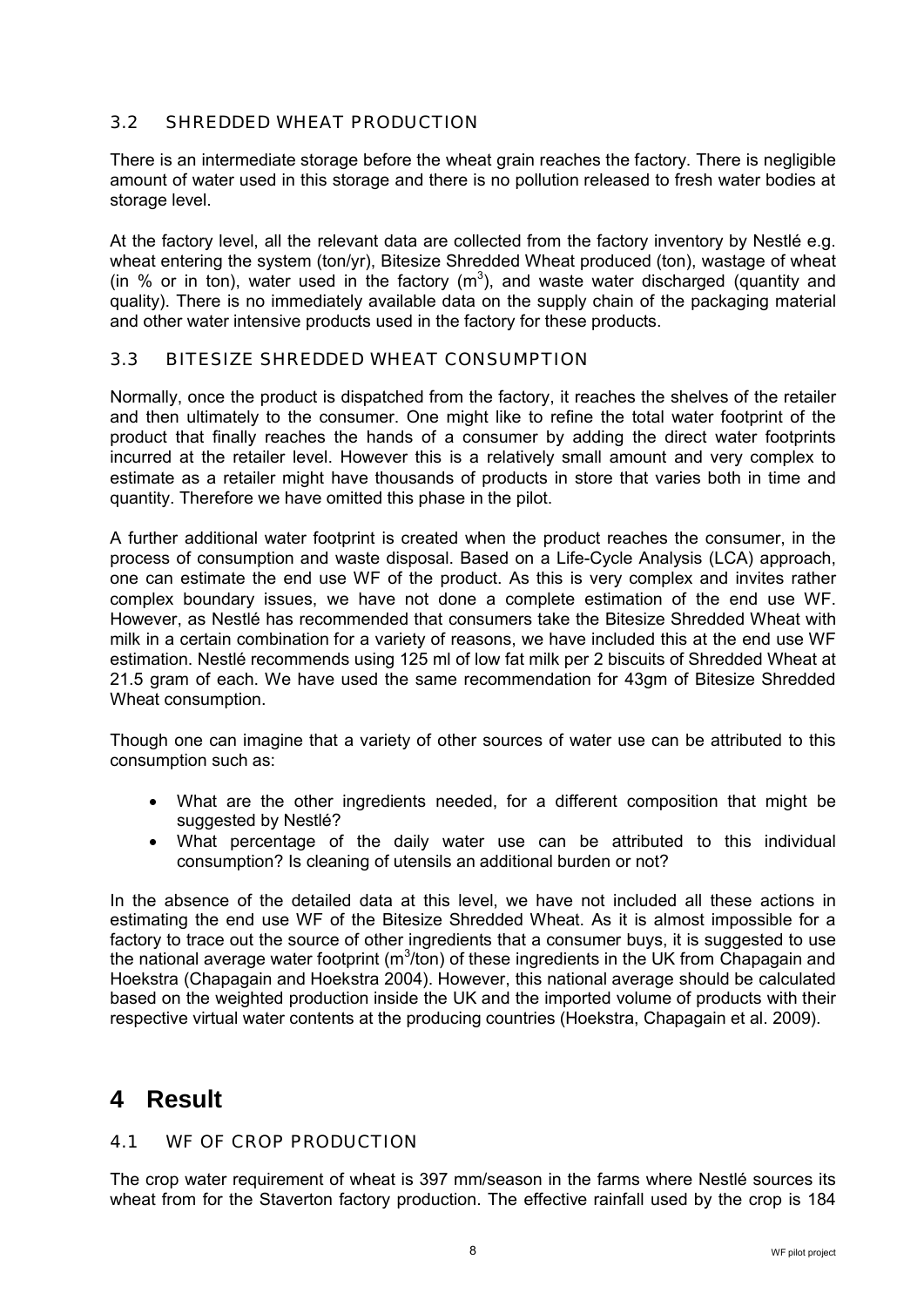mm /season, called green water use (evaporation of soil moisture maintained by rainfall). Since there is no irrigation to the concerned wheat fields, there is no blue water evaporation in the fields. Using the crop yield (ton of wheat per hectare of land), we get the green WF of what at farm level equal to 239  $m^3$ /ton.

The average fertiliser use in the winter wheat farms in the UK is 190 kg N/ha, 31 kg  $P_2O_5/ha$  and 39 kg  $K<sub>2</sub>O/ha$ . Based on nitrogen as the critical element in determining the dilution requirement, the equivalent volume of fresh water affected is 380 m<sup>3</sup>/ha. With an average wheat yield of 7700 kg/ha, the grey water footprint of wheat ( $WF<sub>grey</sub>$ ) is calculated.

The total weight of wheat at farm level is 5951 ton/yr. The total WF at farm level (direct WF at farm level for Nestlé's Bitesize Shredded Wheat) is calculated to be equal to 1.7 million cubic meters per year.

#### **Table 1. WF at 'Farm level' for the quantity of wheat sourced by Nestlé.**

|                                                 | Green     | <b>Blue</b> | Grey    | Total     |
|-------------------------------------------------|-----------|-------------|---------|-----------|
| Water use, evaporated or polluted<br>$(m^3/ha)$ | 1838      |             | 380     | 2218      |
| WF of wheat in $m^3$ /ton                       | 239       |             | 49      | 288       |
| Total WF of wheat at farm level in<br>$m^3/yr$  | 1.422.378 |             | 294.088 | 1,716,466 |

*Note: As there is no irrigation water supplied, the blue water requirement is not included in the total water use at field level.* 

As there is a slight reduction in weight as a result of change in moisture content, the total weight of the wheat at the storage phase becomes 5229 ton/yr. Based on the total water used to clean the storage house, the direct WF at storage level is calculated. This direct WF is added to the total WF at farm level to get the total WF at storage level (Table 2).

### **Table 2. WF at 'Storage level' for the quantity of wheat sourced by Nestlé.**

|                                                 | <b>Green</b>             | <b>Blue</b>              | Grev    | Totall    |
|-------------------------------------------------|--------------------------|--------------------------|---------|-----------|
| Indirect WF in $m^3$ /yr                        | 1.422.378                | $\overline{\phantom{0}}$ | 294.088 | 1,716,466 |
| Direct WF in m <sup>3</sup> /ton                |                          | 0.005                    | 0.005   | 0.01      |
| Direct WF in $m^3$ /yr                          | $\overline{\phantom{0}}$ | 26                       | 26      | 52        |
| Total WF at storage level in m <sup>3</sup> /yr | 1,422,378                | 26                       | 294,114 | 1,716,518 |

### 4.2 WF OF BITESIZE SHREDDED WHEAT AT FACTORY GATE

### 4.2.1 Direct WF at Staverton

There are a number of other output products besides Bitesize Shredded Wheat from gross activities at the factory. As there are no independent data for water usages for one single product in the plant, a logical water accounting is made to estimate the evaporated and waste flow for each of the individual products from the factory based on the share of each weight of each product to the total weight of all the output products.

The water use inventory is compiled from the factory for the period of Apr-Sep 2008. The total use of water from the return of the condensation for the 6 months is measured as 2,047 m<sup>3</sup>. The total deficit water, after deducting the re-use of the condensed water, is measured as 16,533  $m<sup>3</sup>$ for the same period. Total water intake for the same period is 66,865  $m^3$ . The gross return flow from the factory is 37,557 m<sup>3</sup>. Thus the total outflow from the factory (steam loss + return flow)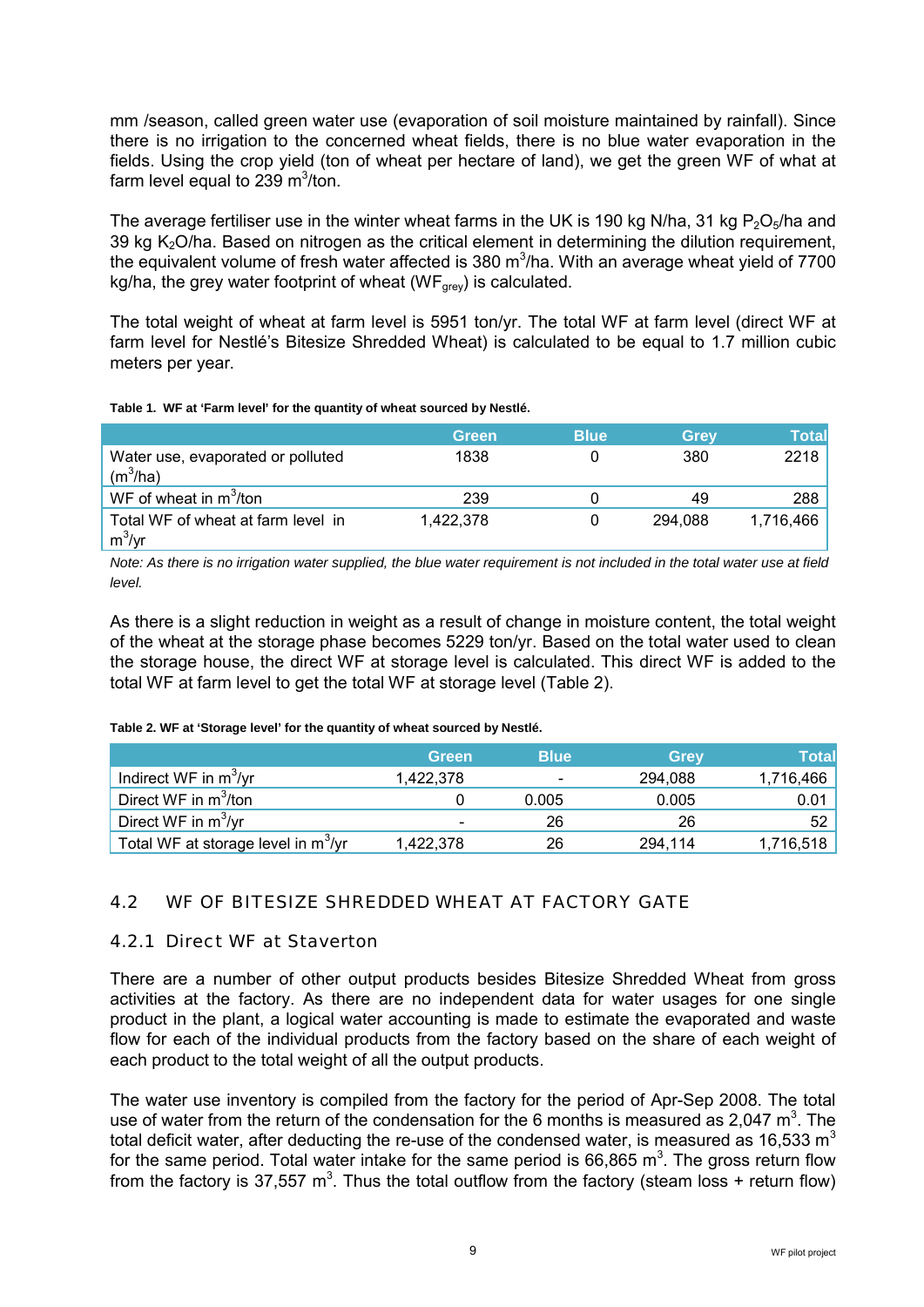is equal to 54,090  $m^3$ . The total evaporation in factory is the calculated as the difference between total intake (66,865 m<sup>3</sup>) and total outflow (54,090 m<sup>3</sup>) which is equal to 12,775 m<sup>3</sup>.

The deficit steam (water) and total water intake is attributed to each product category based on the share of evaporation for each product category to the total evaporation from the factory. The volume of waste water is estimated by subtracting the volume total evaporation (steam loss plus other evaporation from the system) from the total water intake.

The total volume of water evaporated attributed to the Bitesize Shredded Wheat is calculated to be 2,172 m3 per six months period. As the production is 2,353 t/six month, the evaporation per ton of product is 923 litres. Hence, the direct blue water footprint of the factory in the production of Bitesize Shredded Wheat is 923 l/t.

The return flow per unit of finished product is 2,714 l/t. However, as all the waste water is treated by a separate unit as per the existing set up, there is no grey WF of the factory. It is still debatable whether the blue WF should include the return flows or not, as the treated water is released to a different point (downstream of the river) other than to the point where it is abstracted from. For the sake of present calculation and to be consistent with the existing methods on estimating a WF (Hoekstra, Chapagain et al. 2009), we have excluded this from the total blue WF of the factory.

As there is a reduction in the total weight of the wheat as result of the factory operation, the weight of the half yearly production of the Bitesize Shredded Wheat is 2,353 ton. Thus the direct water footprint of the Bitesize Shredded Wheat at factory level is equal to 2,172  $m^3$ /six month. Assuming that the annual production is double of that for the six months (4,706 t/yr), the resulting direct WF at this stage is calculated to be  $4,344$  m<sup>3</sup>/yr, which is a 100% blue water footprint.

### 4.2.2 Total WF at Staverton

The total WF of the Bitesize Shredded Wheat at the Staverton factory level is the sum of its indirect WF and direct WF. The indirect WF at this level is equal to the total WF at storage level which is 1,716,518 m<sup>3</sup>/yr (calculated in section 4.1). The direct WF is equal to 4,344 m3/yr (calculated in section 4.2.1). The total WF ( $m<sup>3</sup>/yr$ ) of the Staverton factory related to the Bitesize Shredded Wheat production is calculated to be 1,720,862  $m^3$ /yr (Table 3). The blue WF is created by the operations at factory level and storage, whereas the green and the grey are from the activities at farm level (crop production).

|                                         | <b>Indirect WF</b> |                            |             | <b>Direct WF</b> |       |              |             | <b>Total WF</b> |           |                          |             |           |
|-----------------------------------------|--------------------|----------------------------|-------------|------------------|-------|--------------|-------------|-----------------|-----------|--------------------------|-------------|-----------|
|                                         | Green              | Grey                       | <b>Blue</b> | Total            | Green | Grey         | <b>Blue</b> | Total           | Green     | Grev                     | <b>Blue</b> | Total     |
| WF*<br>(m <sup>3</sup> /ton)            | 302                | 62                         | 0.006       | 365              | 0     |              | 0.923       | 0.923           | 302       | 62                       | 0.929       | 366       |
| <b>Total WF</b><br>(m <sup>3</sup> /yr) | 422,378            | 294.114                    | 26          | 1,716,518        |       |              | 4.344       | 4.344           | 1,422,378 | 294.114                  | 4,370       | 1,720,862 |
| Locations                               |                    | Farm and storage locations |             |                  |       | Factory site |             |                 |           | $\overline{\phantom{a}}$ |             |           |

|  |  |  | Table 3. The WF of Staverton Bitesize Shredded Wheat at Staverton factory gate. |
|--|--|--|---------------------------------------------------------------------------------|
|  |  |  |                                                                                 |

### 4.3 WF OF CONSUMPTION OF BITESIZE SHREDDED WHEAT

Assuming that there is no significant direct WF in the retailer stage, the total WF of the Shredded Wheat at the level of the consumer is estimated by adding the WF of other ingredients needed to make a serving based on the recommendations by Nestlé for desired taste and nutritional value. As per Nestlé's recommendation, one serving of Shredded Wheat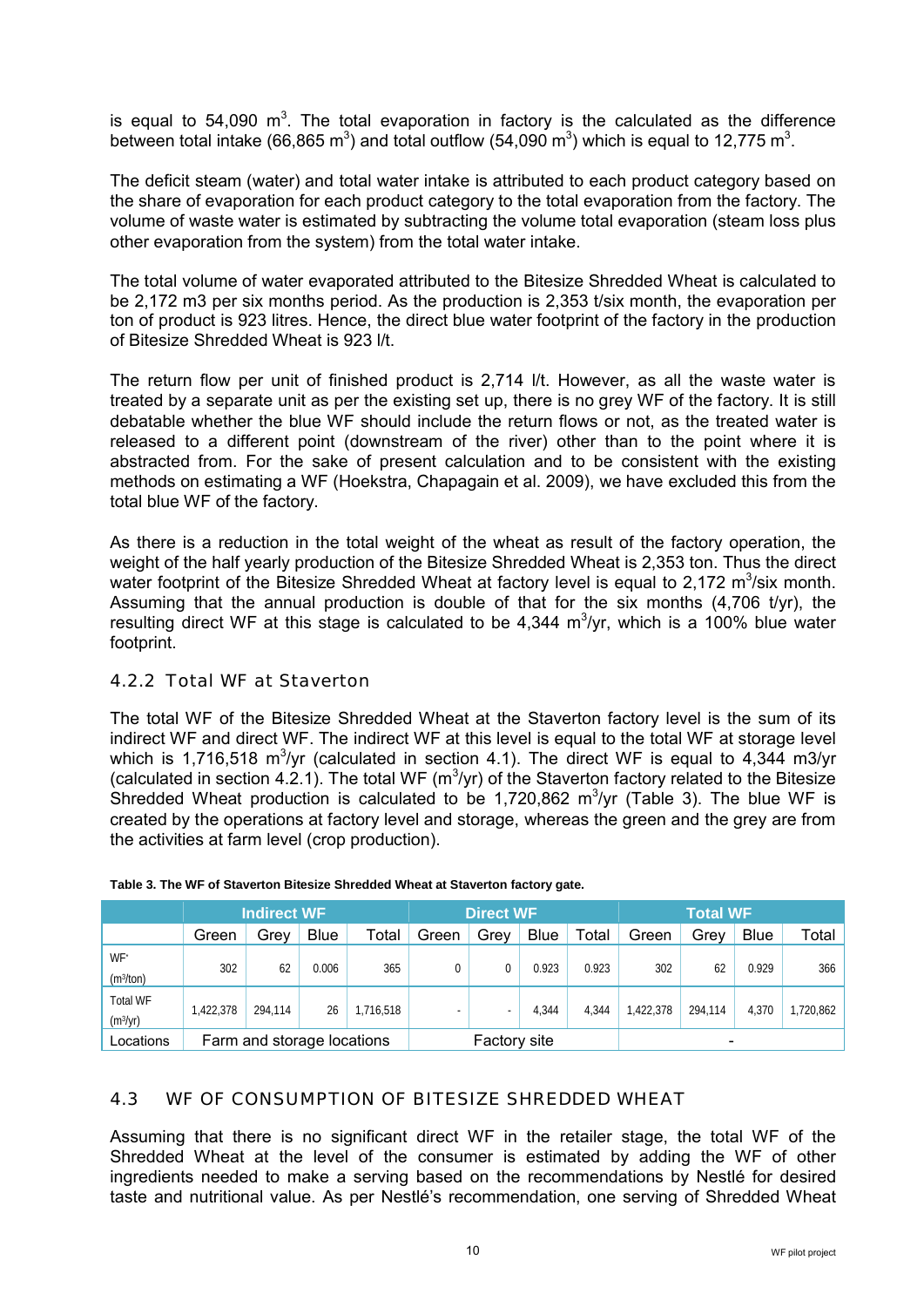Biscuits is best taken with 125 ml of milk; 2 biscuits of 21.5gm each. There are no other additives recommended such as sugar or fruits etc. We have taken same serving composition for the Bitesize Shredded Wheat in calculating the water footprint per serving of the product. Assuming cleaning of utensils and the related pollution per servings to be negligible, the total water footprint per serving of Nestlé's Bitesize Shredded Wheat is calculated and presented in table 4.

|                              | <b>Blue WF</b> | <b>Green WF</b> | <b>Grey WF</b> | <b>Total WF</b> |
|------------------------------|----------------|-----------------|----------------|-----------------|
| $WF$ (m <sup>3</sup> /ton)   |                |                 |                |                 |
| <b>Biscuits</b><br>$\bullet$ | 0.929          | 302             | 62             | 365.674         |
| $M$ ilk**<br>$\bullet$       | 0              | 722             |                | 722.000         |
| $WF(m^3/yr)$                 |                |                 |                |                 |
| <b>Biscuits</b><br>$\bullet$ | 4,370          | 1,422,378       | 294,114        | 1,720,862       |
| Milk<br>$\bullet$            | 0              | 9,877,128       |                | 9,877,128       |
| Total WF<br>$\bullet$        | 4,370          | 11,299,506      | 294,114        | 11,597,990      |

#### **Table 4. Total WF of Bitesize Shredded Wheat consumed according to Nestlé's recommendation.**

Note: \* Water use in preparation and cleaning utensils etc is assumed to be zero.

\*\* The WF of milk is taken from (Chapagain and Hoekstra 2004). Here, it is assumed that this to be 100% green WF, as the report doesn't separate these two WFs categorically.

The total WF of a typical packet (750gm) of the Bitesize Shredded Wheat equates to 274 litres/packet, out of which 226 litres are green, 47 grey and 1 litre is blue (Table 5). Here, the WF is related to the biscuits only. However, as it is consumed with milk, the WF of a typical Bitesize Shredded Wheat breakfast is 106 litres per serving (16 litres for biscuits and 90 litres for milk).

#### **Table 5. WF per serving of a typical Bitesize Shredded Wheat breakfast.**

|                                         | <b>Blue WF</b><br>(litre) | <b>Green WF</b><br>(litre) | <b>Grey WF</b><br>(litre) | <b>Total WF</b><br>(litre) |
|-----------------------------------------|---------------------------|----------------------------|---------------------------|----------------------------|
| Bitesize Shredded Wheat (43 gm/serving) | 0.04                      | 13.00                      | 2.69                      | 16                         |
| 125 ml of low fat milk per serving      | 0.00                      | 90.25                      | 0.00                      | 91                         |
| Total WF (litre/serving)                | 0.04                      | 103.25                     | 2.69                      | 106                        |

A flow diagram showing the distribution of the WF along the supply chain of the Bitesize Shredded Wheat is presented in Figure 7.



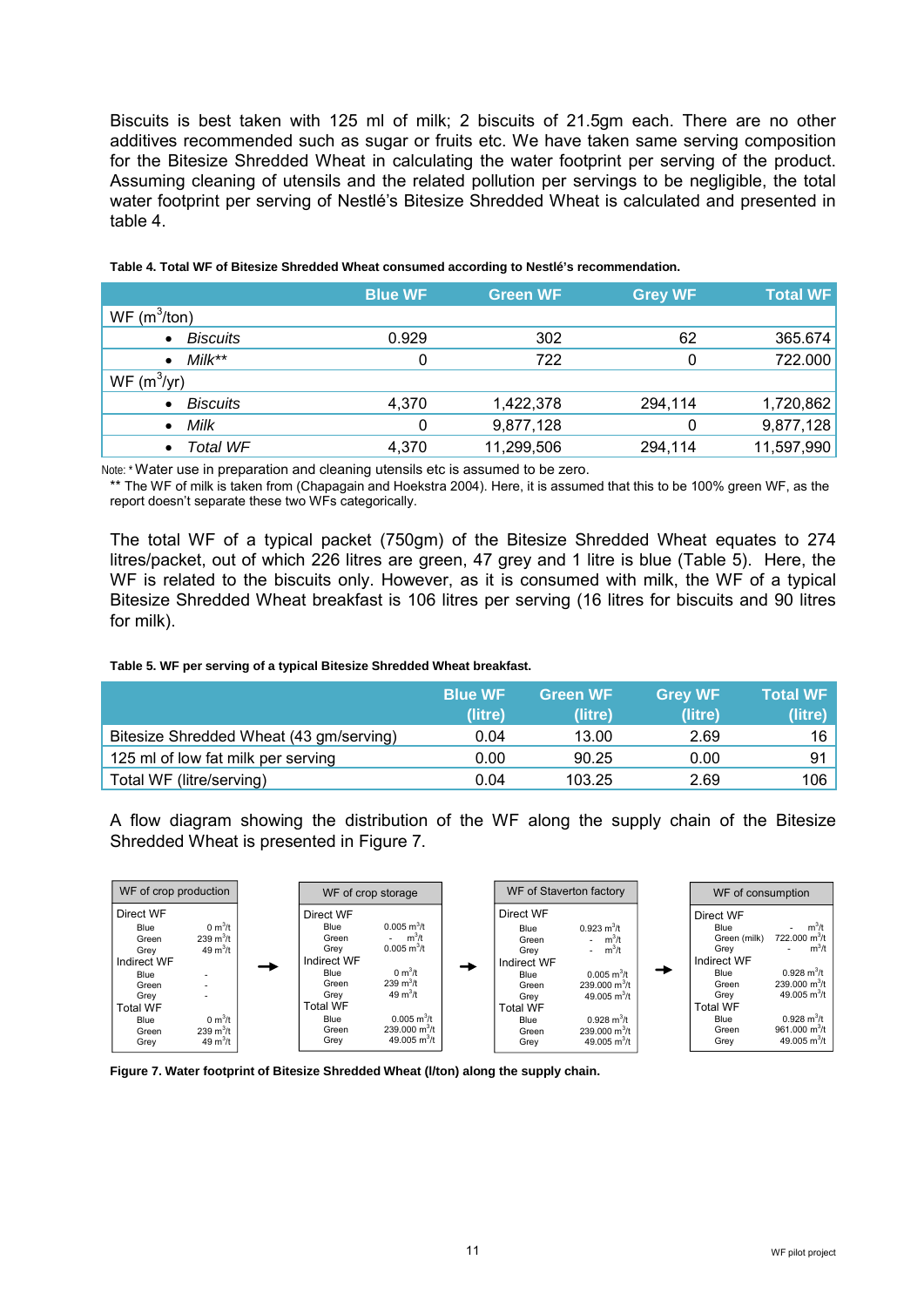## **5 Sustainability assessment and conclusion**

At the farm level, impacts are minimal with respect to blue water use as no irrigation water is used. However, as a result of fertiliser use there are pollution impacts to the local surface water resources which can be addressed with a proper fertiliser management practice in place. The risk of loss of nitrates by leaching can be reduced by ensuring that the amounts of nitrogen applied are lesser than, or just equal to that the crop uptake.

At the storage level, there is a moisture enhancement of 10%, about 24 hours before the grain is supplied to the factory. This only adds a very small (direct blue) amount of water at the storage point. The size of the direct blue water footprint is very small compared to the total water available in these locations, and hence the impact on the local hydrology is also minimal. However, an analysis of UK water resources is useful to highlight potential issues and proactivity with regard to trends and changes.

Average annual rainfall over England and Wales is 890 mm/yr and nearly half of this evaporates leaving an average of 465 mm to recharge surface water resources (Environment Agency 2008). However there is a large variation in the recharge rates over England and Wales ranging from more than 2500 mm in parts of Wales and the English Lake district to less than 200 mm/yr in parts of Eastern England. Figure 8 presents the recharge rate during summer and winter in England and Wales. The farms supplying wheat to Nestlé are located on regions with moderately lower recharge rates to the surface water bodies (100-200 mm/yr), whereas the factory is located in a region with a relatively higher recharge rate (200-500 mm/yr).



**Figure 8. Annual recharge rate of surface water in England and Wales during winter (October to March) and summer (April to September). Source: (Environment Agency 2008).**

A measure of scarcity can be effectively expressed in terms of WEI (water exploitation index) which is the ratio of actual blue water abstraction to the total recharge rate in a region. On average, over England and Wales, only about 10 per cent of the freshwater resources are used for abstraction, excluding abstraction to support power production, which is often returned directly to the environment (Environment Agency 2008). Water resources are considered to be under stress or over stretched if this index is more than 20 per cent. South East and Eastern England can be classified as an area 'under stress from water abstraction', with more than 22 per cent of freshwater resources abstracted (Figure 9). Compared to the rest of Europe, water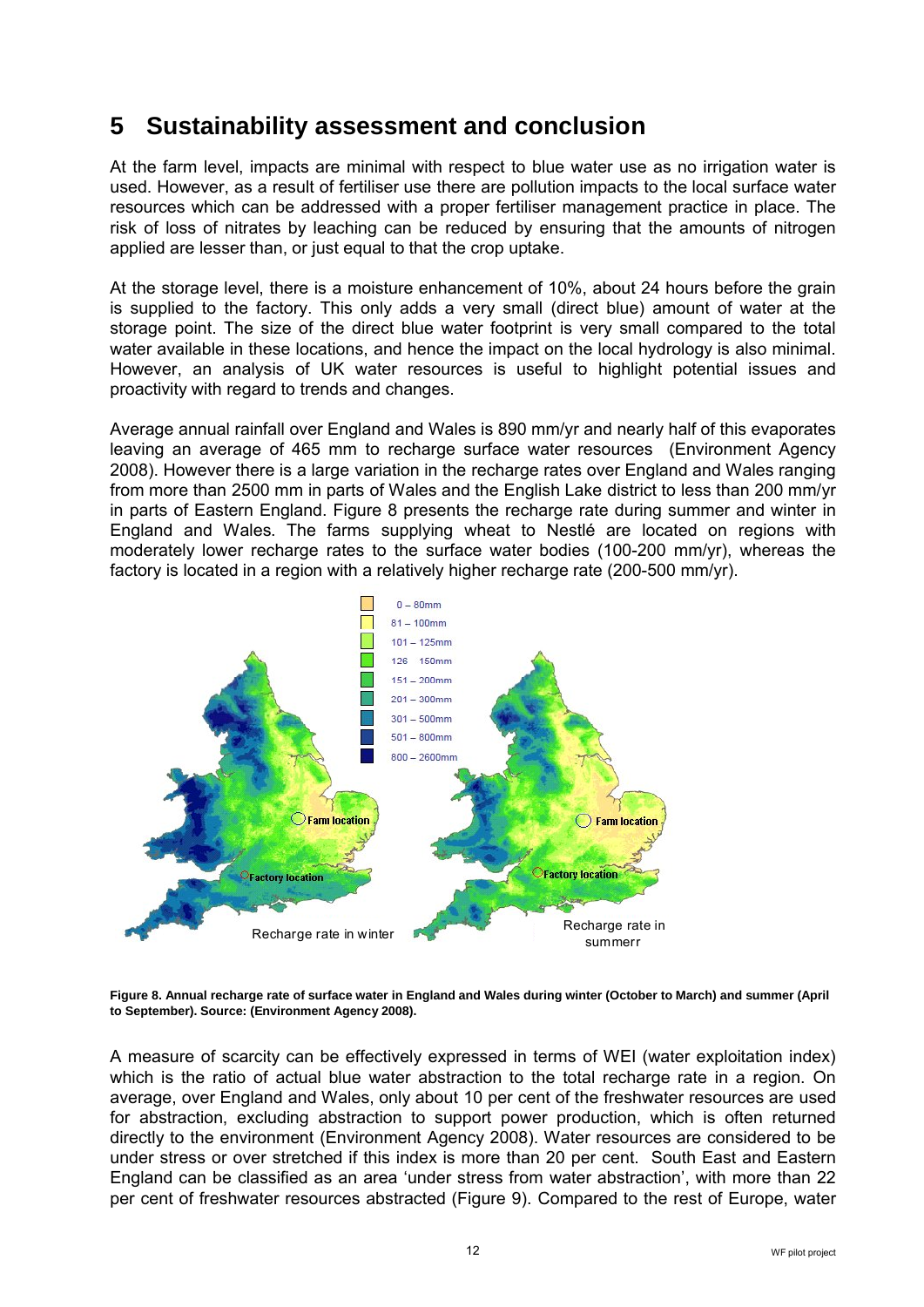resources are under greater stress only in drier countries such as Cyprus, Malta, Spain and Italy (Environment Agency 2008).



**Figure 9. Water Exploitation Index in regions of the UK and the rest of the Europe. Source (Environment Agency 2008).**

Based on the CAMS (Catchment Abstraction Management Strategies) assessment of the Environment Agency (2008), there are considerable pressures on water resources throughout England and Wales, not just in the drier South East and Eastern England. The CAMS considers how much freshwater resource is reliably available, how much water the environment needs and the amount of water already licensed for abstraction. This shows the locations where water is potentially available for abstraction.

The water resources availability map (Figure 10) shows that there are many catchments where there is no water available for abstraction at low flows (Environment Agency 2008). The figure shows that the Nestlé factory is located in a region with risk to future blue water availability. The farms are located in areas with severe blue water availability issue. Hence, a timely WF analysis of all its products originating from this region would be strategically important for the business to grow in these regions.

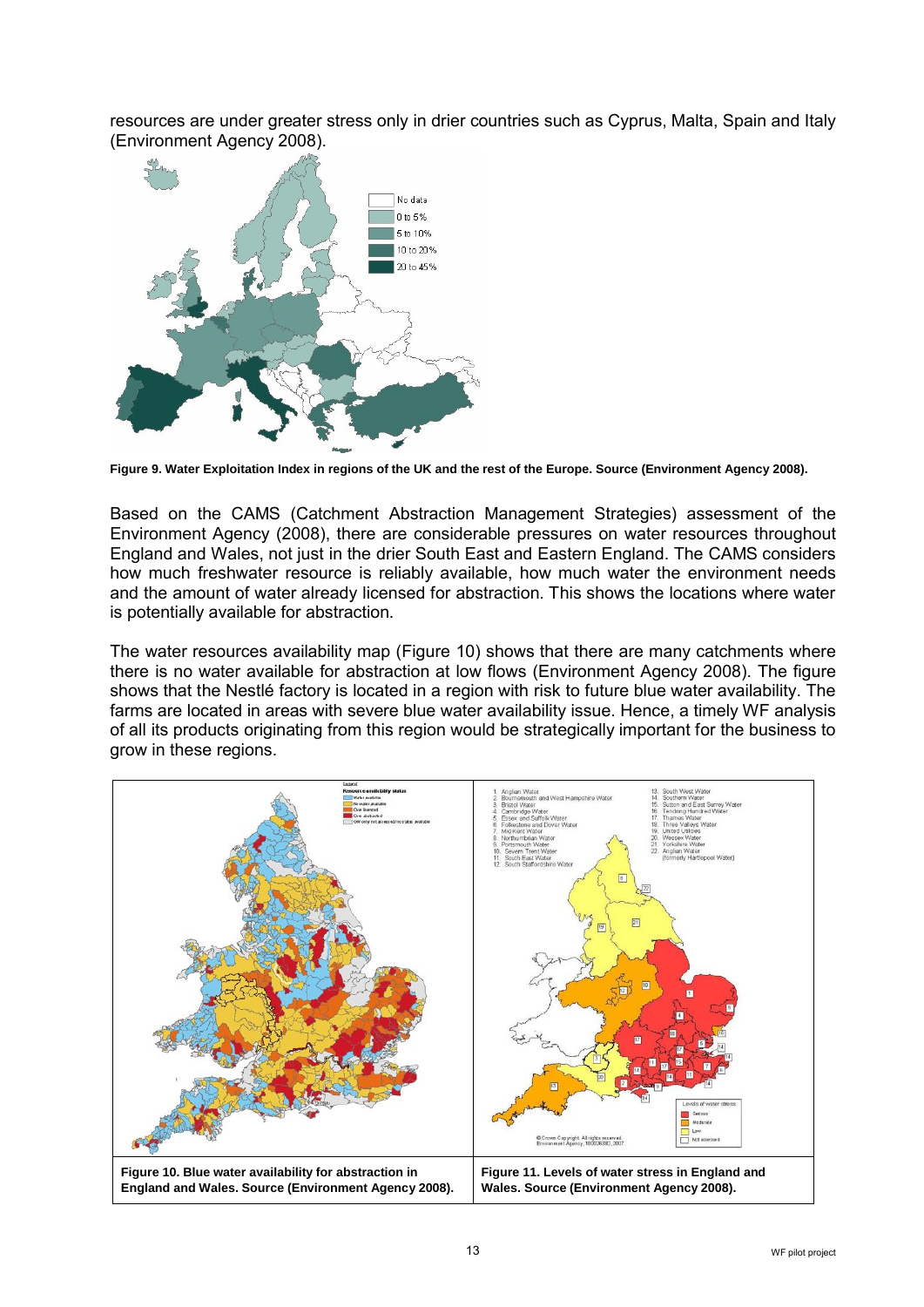The most critical competitor for water uses is the domestic water sector. The analysis of the EA (Environment Agency 2008) shows that both the locations of Nestlé's supply chain lie at severe water stress zones (Figure 11). The figure shows which areas of England are considered to be seriously water stressed by assessing where current and future household demand for water is a high proportion of the available freshwater resources.

Based on projected population growth in England and Wales, it is seen that both the farm and factory locations are going to witness a 20-30% rise in the population (Environment Agency 2008; ONS 2009). Hence, any reduction of blue and grey water footprint of the supply of Nestlé's Bitesized Shredded wheat would always result in a better position for Nestlé's water related risks in the future.

The inclusion of impact categories into the WF measure is an on-going evolution, drawing on experiences from both LCA and water regulation practices. There are, depending on the boundaries set and the problem to be solved, impact categories which can help the management aspect of water use. In this case study the impacts are low, as the system from a water abundant area with minimal social and environmental impacts deriving from production techniques. While this is essential for companies to realise, not all factories and production sites are impact free.

### **Acknowledgements**

The report has largely benefited with the discussions when the first interim results were presented at SABMiller, Woking. Particularly we'd like to thank prof. A.Y. Hoekstra (University of Twente/WFN), Clive Smith (SHE Mgr Stav), D. Kuiper (WFN), John Gavin (Quality & Regulatory Affairs Dir CPUK), John O'Callaghan (Energy Mgr CPUK) and Marianela Jimenez (CO-SH&E) for providing necessary information and feedbacks on earlier drafts of this report.

### **References**

- Allen, R. G., L. S. Pereira, et al. (1998). Crop evapotranspiration Guidelines for computing crop water requirements. FAO Irrigation and Drainage Paper 56. Rome, Italy, FAO.
- Chapagain, A. K. and A. Y. Hoekstra (2003). Virtual water flows between nations in relation to trade in livestock and livestock products. Value of Water Research Report Series No. 13, UNESCO-IHE.
- Chapagain, A. K. and A. Y. Hoekstra (2004). Water footprints of nations. Value of Water Research Report Series No. 16. Delft, the Netherlands, UNESCO-IHE.
- Chapagain, A. K. and A. Y. Hoekstra (2007). "The water footprint of coffee and tea consumption in the Netherlands." Ecological Economics **64**(1): 109-118.
- Chapagain, A. K. and A. Y. Hoekstra (2008). "The global component of freshwater demand and supply." Water International **33**(1): 19–32.
- Chapagain, A. K., A. Y. Hoekstra, et al. (2006). "The water footprint of cotton consumption: An assessment of the impact of worldwide consumption of cotton products on the water resources in the cotton producing countries." Ecological Economics **60**(1): 186-203.
- Chapagain, A. K. and S. Orr (2009). "An improved water footprint methodology linking global consumption to local water resources: A case of Spanish tomatoes." Journal of Environmental Management **90**(2): 1219-1228.
- Environment Agency (2008). Water resources in England and Wales current state and future pressures. UK, Environment Agency.
- FAO (1992). CROPWAT: A computer program for irrigation planning and management. Irrigation and Drainage Paper 46. Rome, Italy, Food and Agriculture Organization of the United Nations**:**  Developed by: Martin Smith.
- FAO (2001). FAOCLIM2: World-Wide Agroclimatic database. Rome, Italy, Food and Agriculture Organization of the United Nations**:** CD ROM.